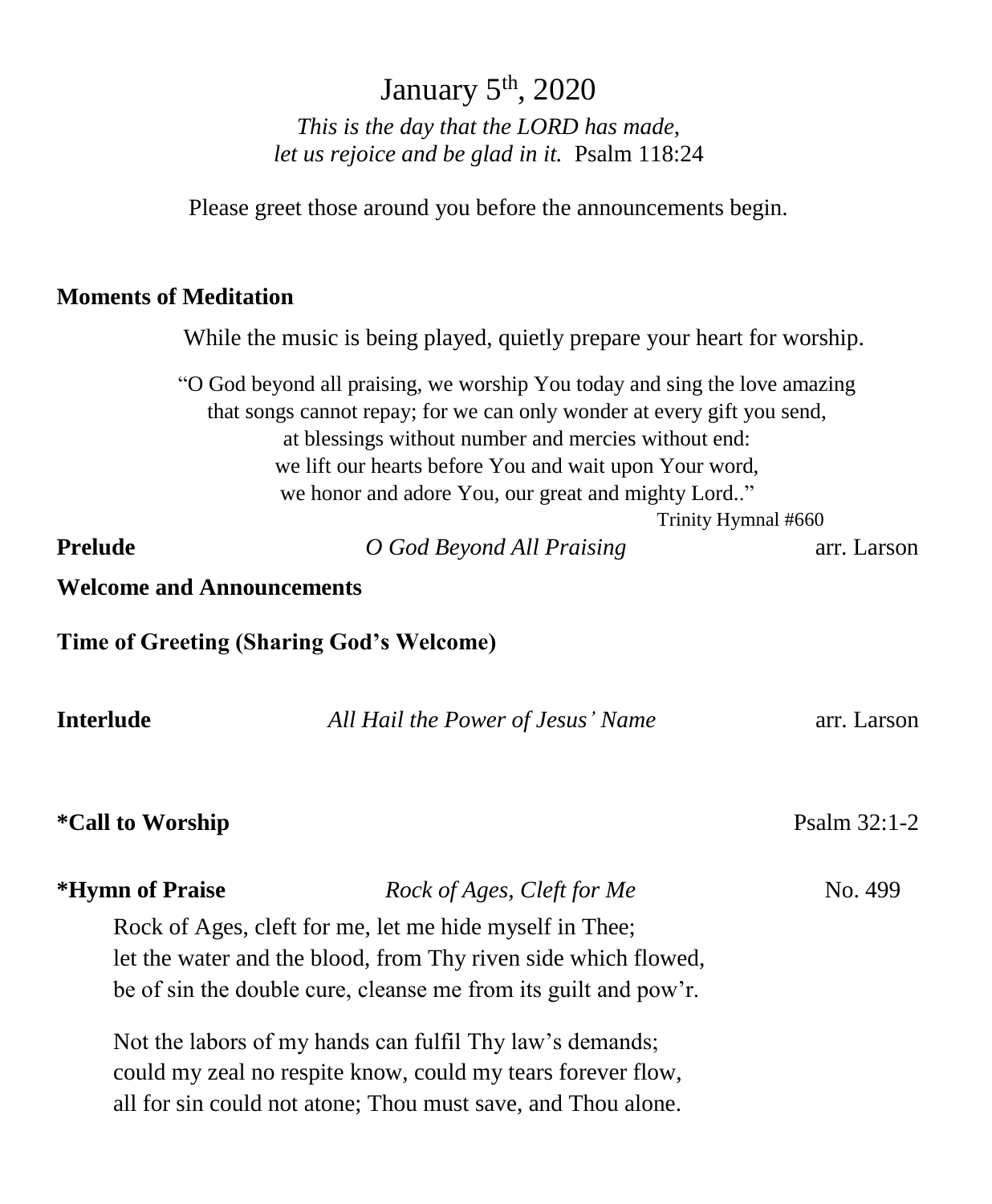Nothing in my hand I bring, simply to Thy cross I cling; naked, come to Thee for dress; helpless, look to Thee for grace; foul, I to the Fountain fly; wash me, Savior, or I die.

While I draw this fleeting breath, when mine eyelids close in death, when I soar to worlds unknown, see Thee on Thy judgment throne, Rock of Ages, cleft for me, let me hide myself in Thee.

### **\*Prayer of Invocation**

## **Scripture Reading** Malachi 3:7-12 Pew Bible Page 1490

### **Prayer of Confession**

Our Father, show us how to be spiritually profitable and powerful in this part of your kingdom. Help us to be faithful and kind as your congregation. We long that we would do great things here in Valparaiso, not for our own good, praise, or glory, but that it would all be done for you! Transform our lives and continue to work repentance in each one of us, that we would know the blessings of being forgiven by you and that we might possess the power to forgive ourselves as well as those who sin against us. Be near to us now, we pray. In Jesus name, Amen.

### **Assurance of Pardoning Grace** Psalm 32:3-5

**<sup>3</sup>** For when I kept silent, my bones wasted away through my groaning all day long. **<sup>4</sup>** For day and night your hand was heavy upon me; my strength was dried up as by the heat of summer. Selah **<sup>5</sup>** I acknowledge my sin to you, and I did not cover my transgressions to the Lord," and you forgave the iniquity of my sin. Selah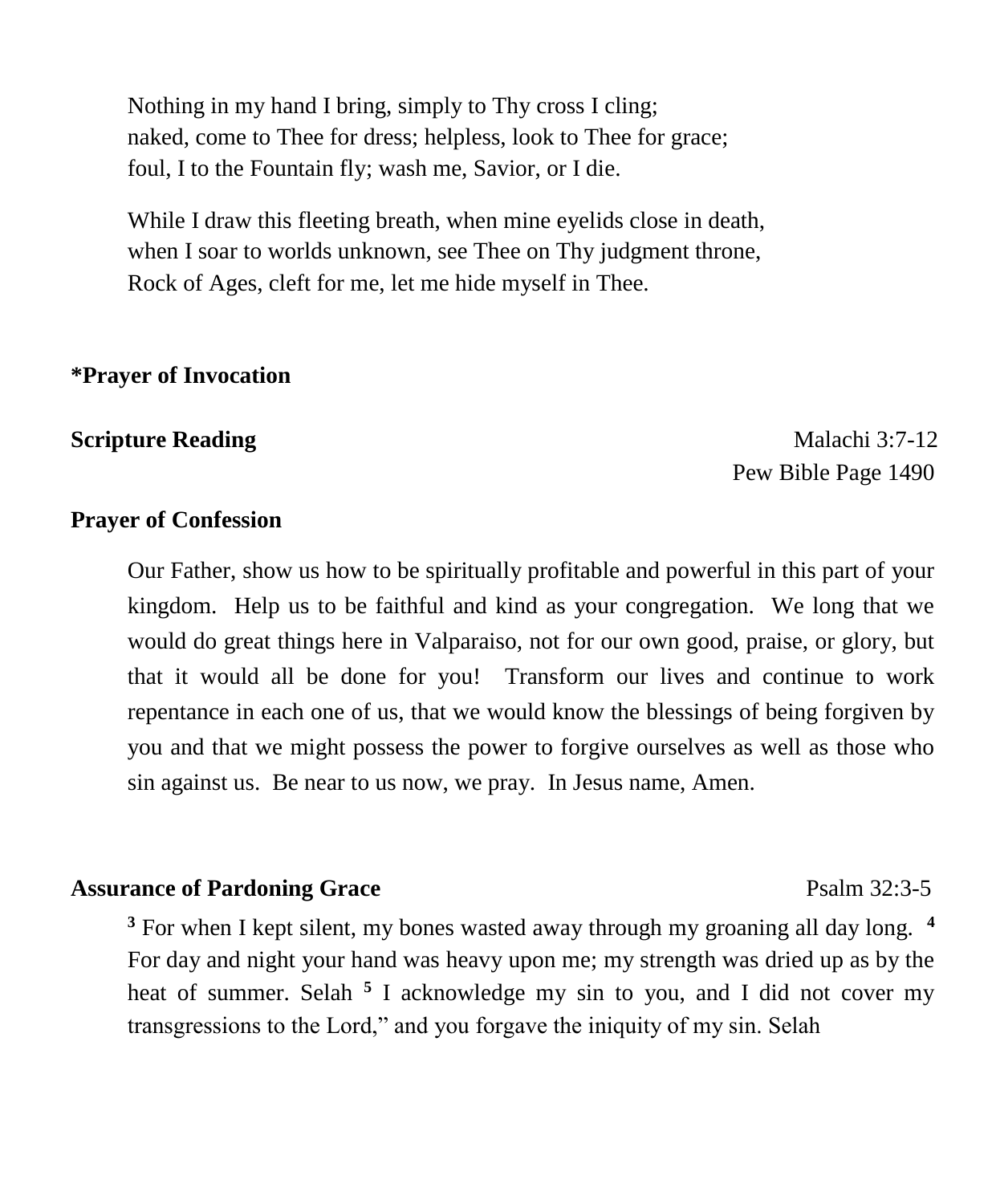Fairest Lord Jesus, Ruler of all nature, Son of God and Son of Man! Thee will I cherish, Thee will I honor, Thou, my soul's glory, joy, and crown.

Fair are the meadows, fair are the woodlands, robed in the blooming garb of spring: Jesus is fairer, Jesus is purer, who makes the woeful heart to sing.

Fair is the sunshine, fair is the moonlight, and all the twinkling, starry host: Jesus shines brighter, Jesus shines purer than all the angels heav'n can boast.

Beautiful Savior! Lord of the nations! Son of God and Son of Man! Glory and honor, praise, adoration, now and forevermore be Thine.

### **Westminster Shorter Catechism 9 & 10**

- Q. 9 What is the work of creation?
- **A. The work of creation is, God's making all things of nothing, by the word of his power, in the space of six days, and all very good.**
- Q. 10 How did God create man?
- **A. God created man male and female, after his own image, in knowledge, righteousness, and holiness, with dominion over the creatures.**

**Prayer of Intercession**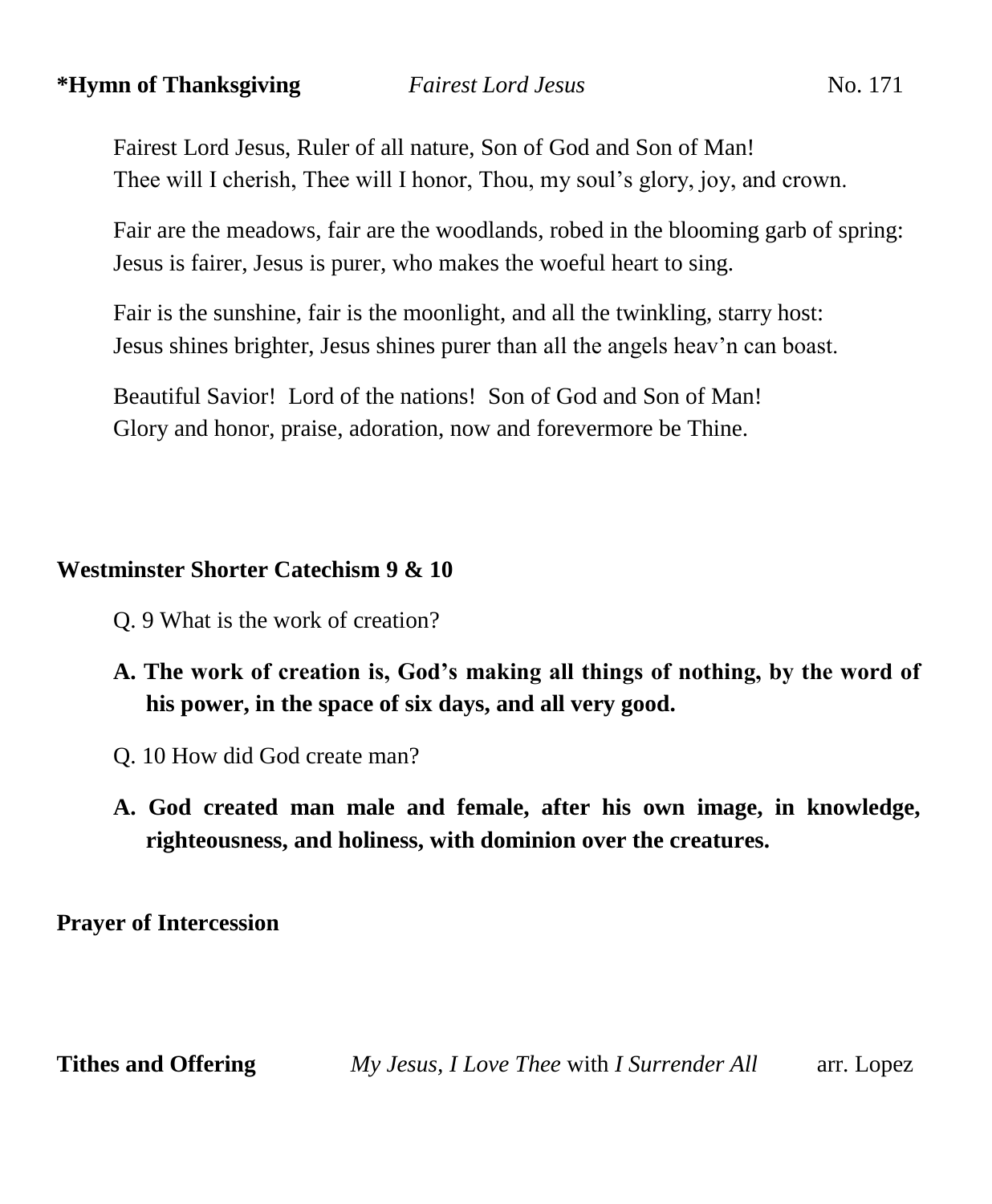Jesus love me, this I know, for the Bible tells me so; little ones to Him belong, they are weak but He is strong. Chorus: Yes, Jesus loves me! Yes, Jesus loves me! Yes, Jesus loves me! The Bible tells me so.

Jesus loves me, He who died, heaven's gates to open wide; He will wash away my sin, let His little child come in. (Chorus)

Jesus loves me, loves me still, though I'm very weak and ill; from His shining throne on high comes to watch me where I lie. (Chorus)

Jesus loves me, He will stay close beside me all the way: if I love Him, when I die, He will take me home on high. (Chorus)

**Sermon God Wants You, Not Your Money** 2 Corinthians 12:14

Pew Bible Page 1807

### Sermon Outline

1. God's church is worth it

2. God doesn't want your money

3. God wants you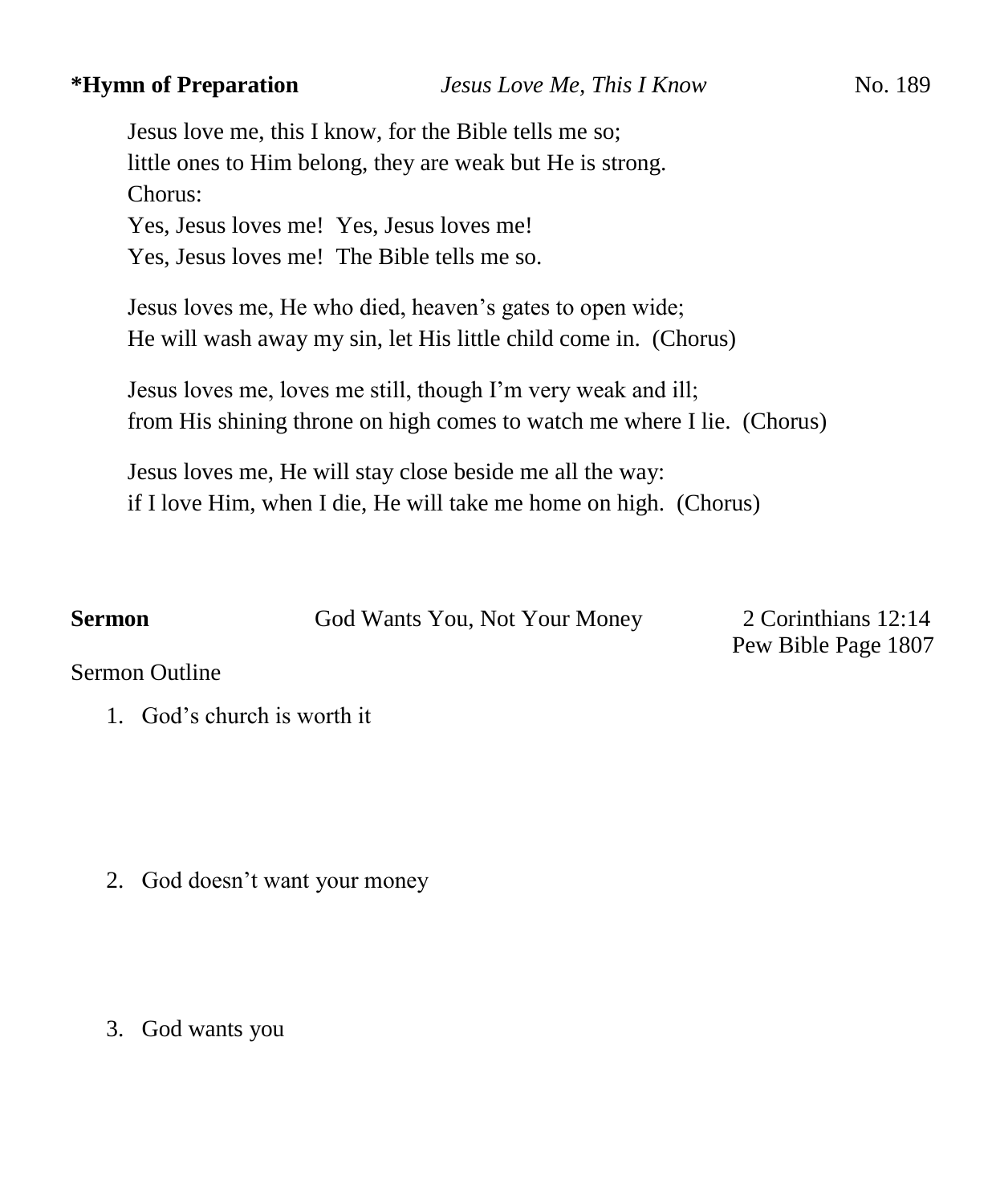### **Celebration of the Lord's Supper**

Please hold the elements so that we may all partake together. The bread set apart is gluten free. We use wine in the Lord's Supper, however, for those who prefer, grape juice is provided in the outer ring of the tray.

**\*Hymn of Response** *How Deep the Father's Love for Us* 



Words and Music: Stuart Townend; @1995 Kingsway's Thankyou Music Reprinted with permission under CCLI #376630.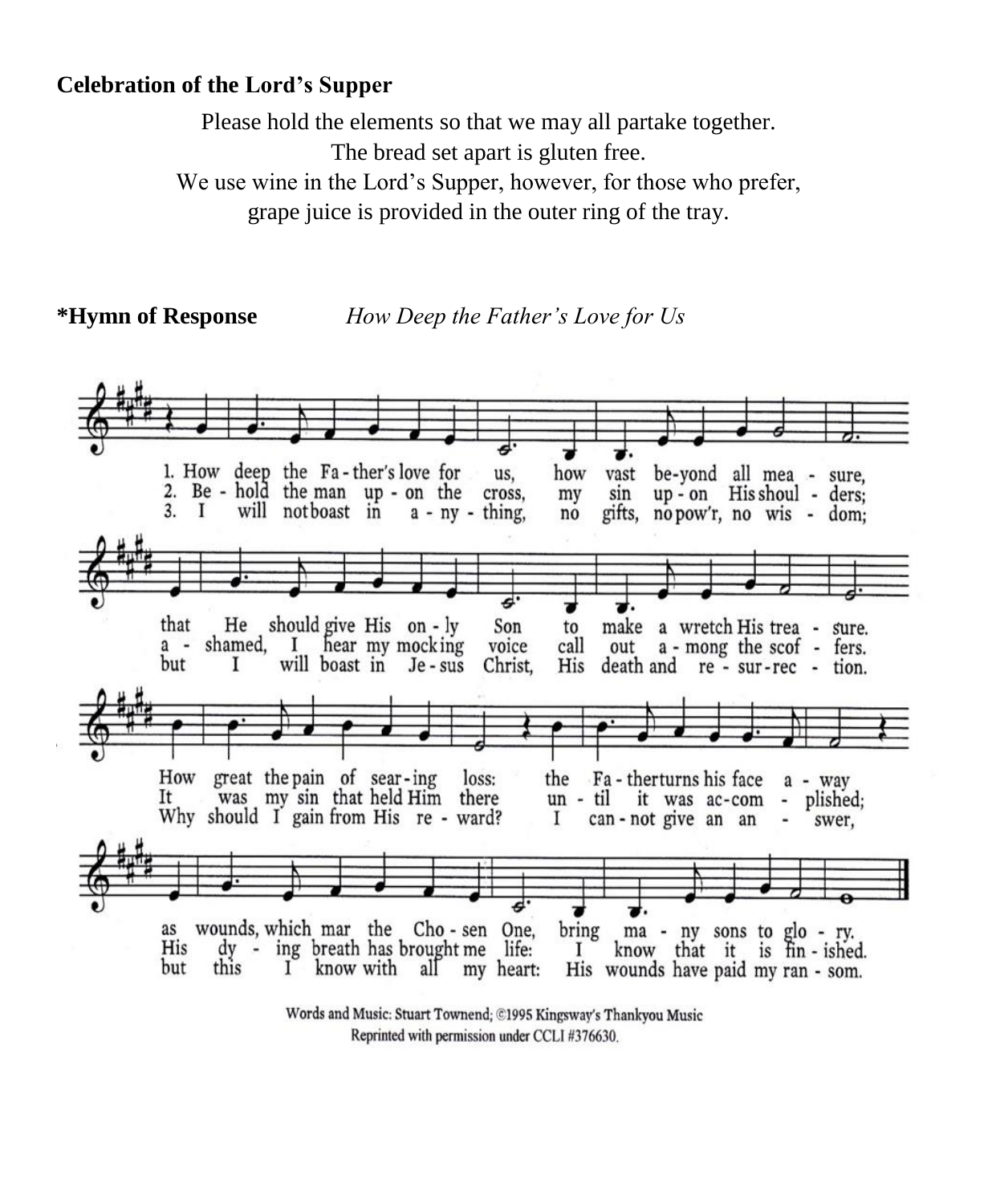## **\*Benediction**

## **\*Gloria Patri** No. 735

Glory be to the Father, and to the Son, and to the Holy Ghost; as it was in the beginning, is now, and ever shall be, world without end. Amen, amen.

| *Postlude | This Is My Father's World | arr. Berry |
|-----------|---------------------------|------------|
|           |                           |            |

**\* Congregation:** Please stand as able.

**\* \* \* \* \* \* \* \***

Piano **Sandy DeGroot Intercessory Prayer** Yon Lindborg, Elder

# **Serving the Lord**

|                     | 1/05        | 1/12         | 1/19                |
|---------------------|-------------|--------------|---------------------|
|                     | V. Lash,    | Y. Lindborg, | F. Armstrong,       |
| <b>AM Nursery</b>   | Aaron L.    | Grayden L.   | Cordie A.           |
| Greeters            | Hale/Grass  | Lanenga      | J. Faber            |
| Treats              | Lash        | Schoon       | J. Rogers           |
| Serve/Cleanup       | Lash        | Schoon       | Lindborg            |
| Audio               | B. Schoon   | J. Martin    | <b>B.</b> Armstrong |
| Elder of the Week   | Lindborg    | Schoon       | Stoltzfus           |
| Communion<br>Helper | Kathleen G. |              |                     |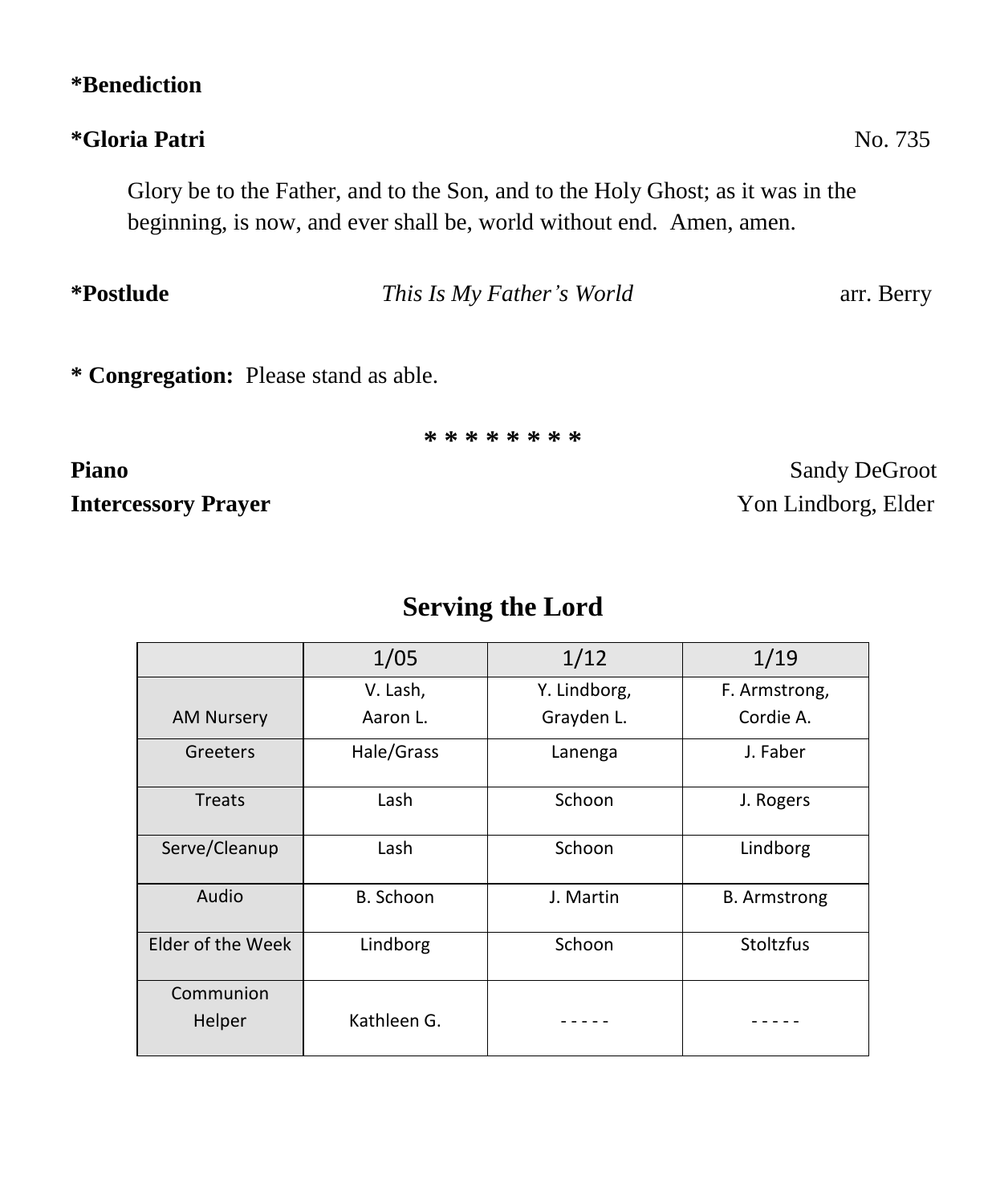# **Weekly Calendar**

| <b>DATE</b>      | <b>TIME</b> | <b>EVENT</b>                        |
|------------------|-------------|-------------------------------------|
| <b>SUN 1/05</b>  | 9:00 AM     | <b>Opening Exercises</b>            |
|                  | 9:15 AM     | <b>Sunday School Classes</b>        |
|                  | 10:30 AM    | Worship Service & The Lord's Supper |
|                  | 5:00 PM     | Youth Bible Study                   |
| <b>TUES 1/07</b> | 6:00 PM     | <b>Session Meeting</b>              |
| <b>WED 1/08</b>  | 9:30 AM     | Ladies' Bible Study                 |
| <b>SAT 1/11</b>  | 6:00 PM     | <b>Stoltzfus Care Group</b>         |
| <b>SUN 1/12</b>  | 9:00 AM     | <b>Opening Exercises</b>            |
|                  | 9:15 AM     | <b>Sunday School Classes</b>        |
|                  | 10:30 AM    | <b>Worship Service</b>              |
|                  | 6:00 PM     | <b>Prayer Meeting</b>               |

# **Important Upcoming Events**

| <b>WED 1/29</b> | 6:30 PM | <b>Annual Corporation Meeting</b> |
|-----------------|---------|-----------------------------------|
|-----------------|---------|-----------------------------------|